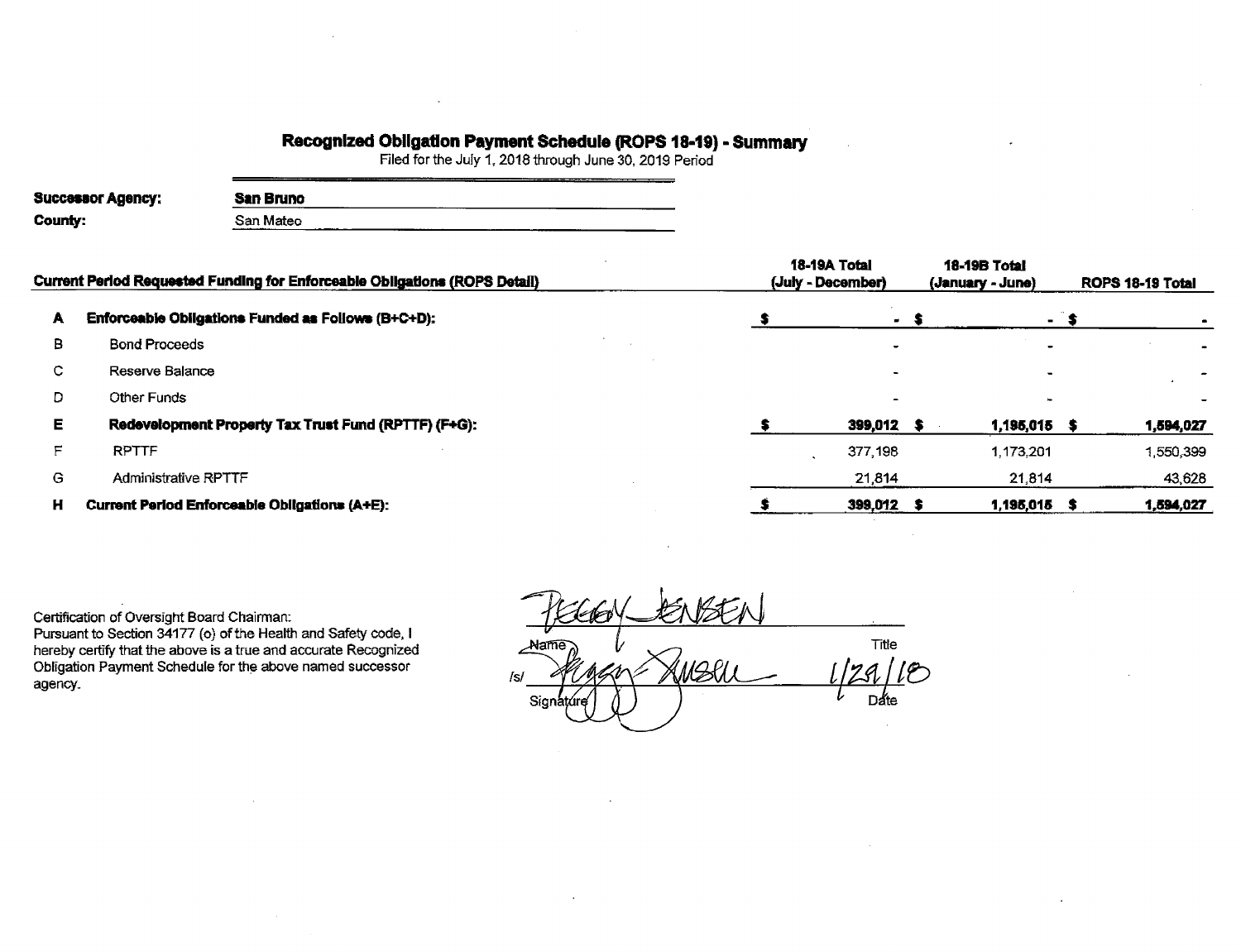| San Bruno Recognized Obligation Payment Schedule (ROPS 18-19) - ROPS Detail                                                                                                         |                                                       |               |                                 |                                            |                                                                                                                                                                                            |         |                  |         |                   |          |         |                     |         |       |                      |          |         |                     |                     |              |                    |
|-------------------------------------------------------------------------------------------------------------------------------------------------------------------------------------|-------------------------------------------------------|---------------|---------------------------------|--------------------------------------------|--------------------------------------------------------------------------------------------------------------------------------------------------------------------------------------------|---------|------------------|---------|-------------------|----------|---------|---------------------|---------|-------|----------------------|----------|---------|---------------------|---------------------|--------------|--------------------|
|                                                                                                                                                                                     | July 1, 2018 through June 30, 2019                    |               |                                 |                                            |                                                                                                                                                                                            |         |                  |         |                   |          |         |                     |         |       |                      |          |         |                     |                     |              |                    |
|                                                                                                                                                                                     | (Report Amounts in Whole Dollars)                     |               |                                 |                                            |                                                                                                                                                                                            |         |                  |         |                   |          |         |                     |         |       |                      |          |         |                     |                     |              |                    |
|                                                                                                                                                                                     |                                                       |               |                                 |                                            |                                                                                                                                                                                            |         |                  |         |                   |          |         |                     |         |       | Ω                    |          |         |                     |                     |              | W                  |
| 18-19A (July - December)<br>18-19B (January - June)                                                                                                                                 |                                                       |               |                                 |                                            |                                                                                                                                                                                            |         |                  |         |                   |          |         |                     |         |       |                      |          |         |                     |                     |              |                    |
|                                                                                                                                                                                     |                                                       |               | Contract/Agreem Contract/Agreem |                                            |                                                                                                                                                                                            |         | Total            |         |                   |          |         | <b>Fund Sources</b> |         |       |                      |          |         | <b>Fund Sources</b> |                     |              |                    |
| Item                                                                                                                                                                                |                                                       | ent Execution | ent Termination                 |                                            |                                                                                                                                                                                            | Project | Outstanding Debt |         | <b>ROPS 18-19</b> | Bond     | Reserve | Other               |         | Admin | 18-19A               | Bond     | Reserve | Other               |                     | Admin        | 18-19B             |
| Project Name/Debt Obligation<br>- #                                                                                                                                                 | <b>Obligation Type</b>                                | Date          | Date                            | Payee                                      | <b>Description/Project Scope</b>                                                                                                                                                           | Area    | or Obligation    | Retired | Total             | Proceeds | Balance | Funds               | RPTTF   | RPTTF | Total                | Proceeds | Balance | Funds               | <b>RPTTF</b>        | <b>RPTTF</b> | Total              |
|                                                                                                                                                                                     |                                                       |               |                                 |                                            |                                                                                                                                                                                            |         | 18,090,846       |         | \$1.594.027       |          |         |                     | 377,198 |       | 21.814 \$ 399.012 \$ |          |         |                     | $-$ \$ 1,173,201 \$ |              | 21.814 S 1.195.015 |
| 2000 Certificates of Participation                                                                                                                                                  | Bonds Issued On or Before 7/25/2000                   |               | 2/1/2031<br>2/1/2031            | Union Bank                                 | Certificates of Participation/Bonds                                                                                                                                                        |         | 8.420.428        |         | 649,402           |          |         |                     | 157,201 |       | \$157,201            |          |         |                     | 492.201             |              | \$492.20           |
| 2000 Certificates of Participation<br><b>Fiscal Agent fees</b>                                                                                                                      | ees <sup>-</sup>                                      | 7/25/2000     |                                 | <b>Union Bank</b>                          | Fiscal Agent fees associated with<br>Certificate of Participation issuance for<br>the Police Facility                                                                                      |         | 30,000           |         | 2.500             |          |         |                     | 2,500   |       | 2.500                |          |         |                     |                     |              |                    |
| Archstone II Owner Participation<br>Agreement                                                                                                                                       | OPA/DDA/Construction                                  | 3/4/2005      | 7/1/2022                        | <b>ASN Tanforan</b><br><b>Crossing LLC</b> | Tax increment reimbursement of<br>affordable housing subsidy                                                                                                                               |         | 1.850.000        |         | 370,000           |          |         |                     |         |       |                      |          |         |                     | 370,000             |              | \$ 370,000         |
| Archstone I Owner Participation<br>Agreement                                                                                                                                        | OPA/DDA/Construction                                  | 12/11/2002    | 7/1/2039                        | <b>ASN Tanforan</b><br>Crossing LLC        | Tax increment reimbursement of<br>affordable housing subsidy                                                                                                                               |         | 6,842,000        |         | 311,000           |          |         |                     |         |       |                      |          |         |                     | 311,000             |              | \$ 311,000         |
| Administrative Costs                                                                                                                                                                | Admin Costs                                           | 1/1/2030      | 1/1/2030                        |                                            | Successor Agency Administrative Allowance                                                                                                                                                  |         | 730.921          |         | 43.628            |          |         |                     |         |       | 21,814 \$21,814      |          |         |                     |                     |              | 21,814 \$ 21,814   |
| City Advances to the Redevelopment<br>Agency in accordance with<br>Cooperation Agreement dated<br>August 10, 1998 plus accrued<br>interest from loan origination 6/27/13<br>5/31/14 | t City/County Loan (Prior<br>06/28/11), Cash exchange | 8/10/1998     | 12/31/2014                      | City of San Bruno                          | Loan for operating and admin costs<br>plus accrued interest set at revised rate<br>of 3% per SB 107. 20% of repayment<br>amounts will be transferred to Low and<br>Mod Housing Asset Fund. |         | 217,497          |         | 217,497           |          |         |                     | 217,497 |       | \$217,497            |          |         |                     |                     |              |                    |
|                                                                                                                                                                                     |                                                       |               |                                 |                                            |                                                                                                                                                                                            |         |                  | N       | l \$              |          |         |                     |         |       |                      |          |         |                     |                     |              |                    |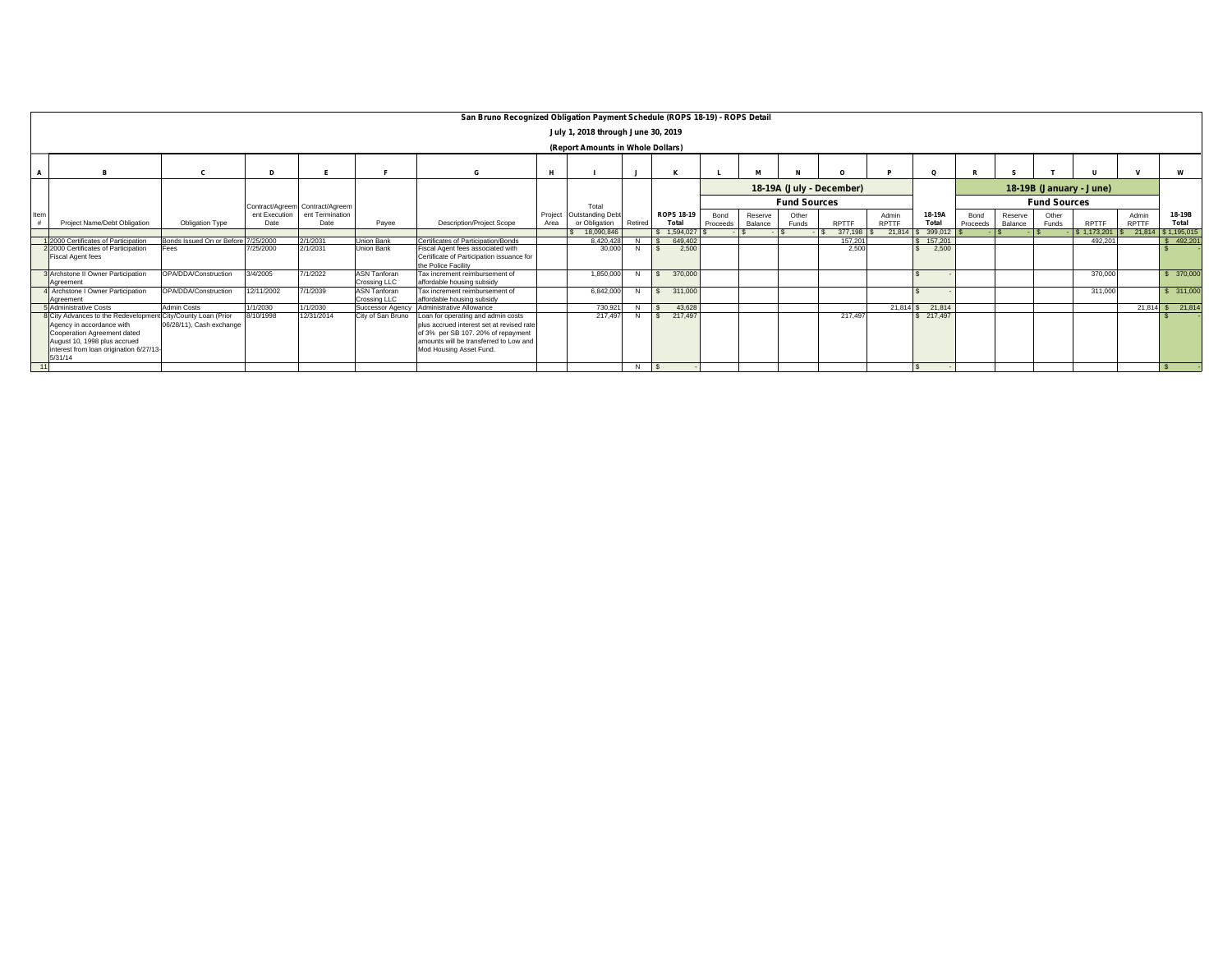## **San Bruno Recognized Obligation Payment Schedule (ROPS 18-19) - Report of Cash Balances July 1, 2015 through June 30, 2016**